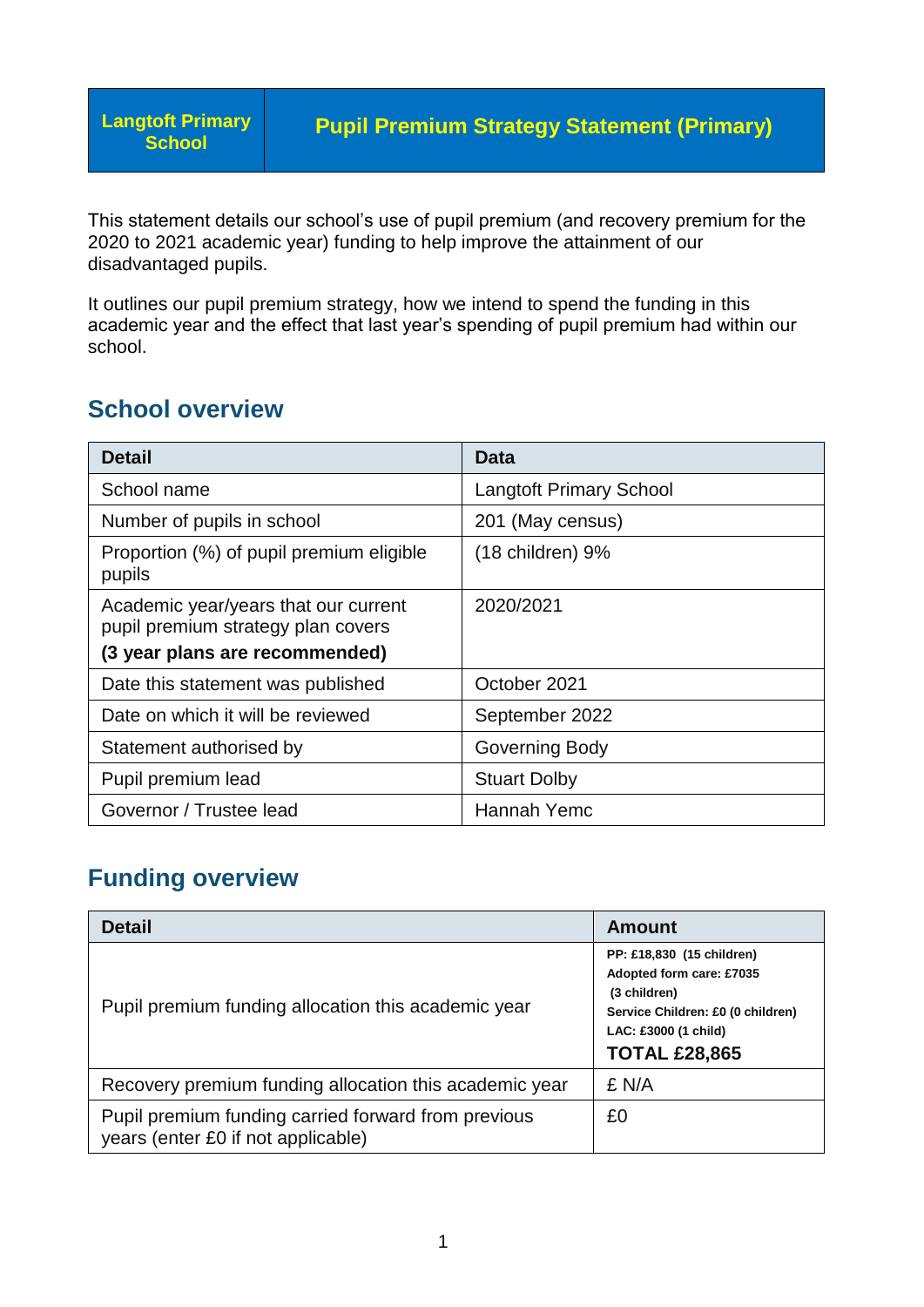# **Part A: Pupil premium strategy plan**

# **Statement of intent**

#### **Background**

The Pupil Premium is a Government initiative that targets extra money at pupils from deprived backgrounds, which research shows underachieve compared to their non-deprived peers. The premium is provided in order to support these pupils in reaching their potential and the intent of our pupil premium strategy is to prepare the children for the future, both in education and in life; that they make good progress and achieve high attainment across all subject areas irrespective of their background or the challenges they face.

#### **Provision at Langtoft Primary School**

In order to meet the above requirements, at Langtoft Primary School we will ensure that provision is made which secures the teaching and learning opportunities that meet the needs of all pupils. The focus of our pupil premium strategy is to support disadvantaged pupils to achieve that goal, including progress for those who are already high attainers. High quality teaching is at the heart of our approach, with a focus on areas in which disadvantaged pupils require the most support. This is proven to have the greatest impact on closing the disadvantage attainment gap and at the same time, will benefit the non-disadvantaged pupils in our school. Implicit in the intended outcomes detailed below, is the intention that nondisadvantaged pupils' attainment will be sustained and improved alongside progress for their disadvantaged peers. Our approach will be responsive to common challenges and individual needs, rooted in robust diagnostic assessment, not assumptions about the impact of disadvantage. The approaches we have adopted complement each other to help pupils excel. To ensure they are effective we will:

- ensure disadvantaged pupils are challenged in the work they are set;
- act early to intervene at the point need is identified;

• adopt a whole school approach in which all staff take responsibility for disadvantaged pupils' outcomes and raise expectations of what they can achieve.

The bulk of the pupil premium spend will be on supporting children with accessing the core subjects of English and mathematics. Without skills, knowledge and expertise in the core subjects there would be a barrier to accessing the full curriculum. We also want to ensure we use the pupil premium funding to support our children's health and wellbeing and to ensure all disadvantaged children have access to enrichment opportunities and cultural capital such as residential courses, individual musical instrument lessons and competing in sporting events.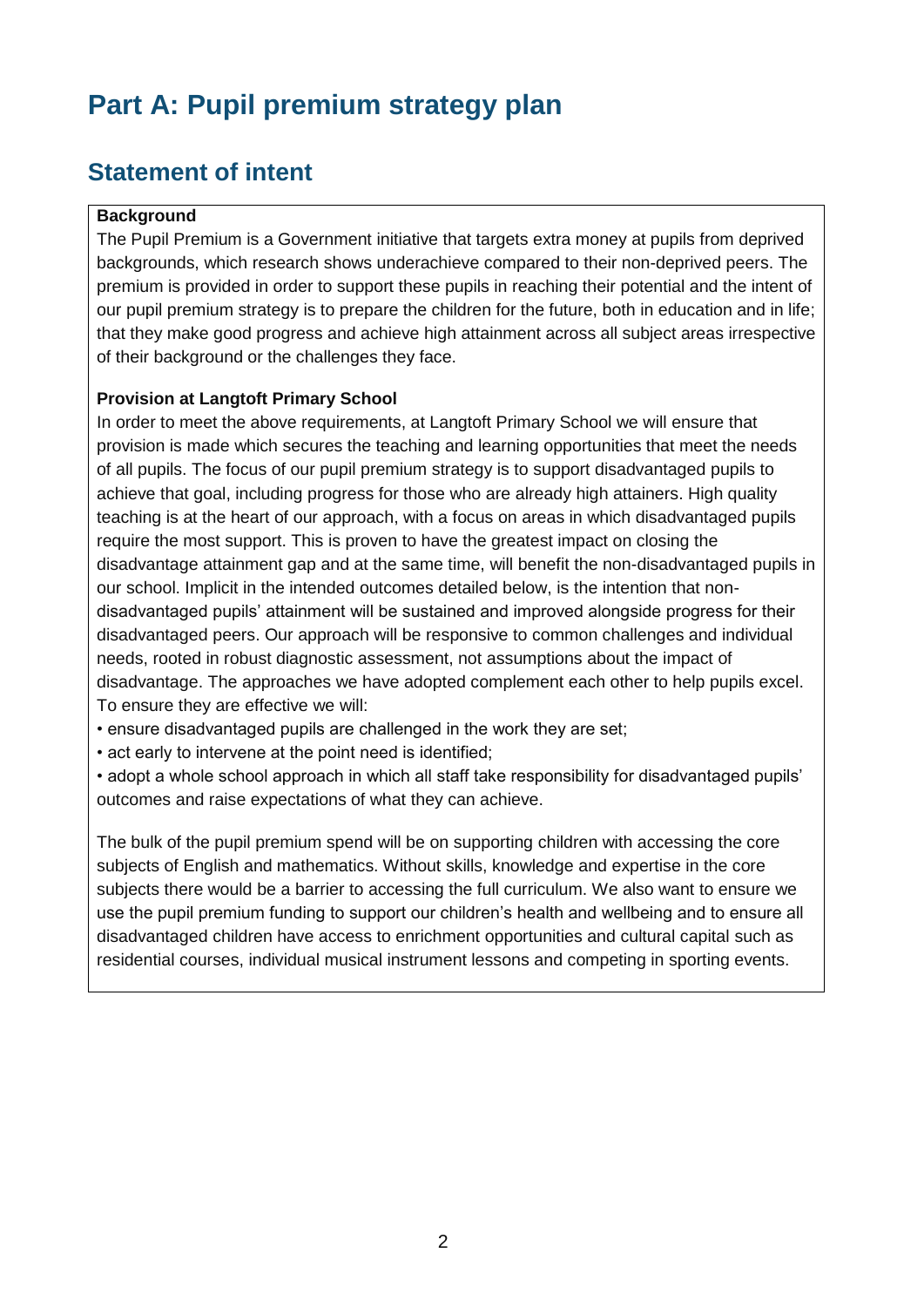# **Challenges**

This details the key challenges to achievement that we have identified among our disadvantaged pupils.

| <b>Challenge</b><br>number | <b>Detail of challenge</b>                                                                                                                                                                                                                                                                                                                                                                     |
|----------------------------|------------------------------------------------------------------------------------------------------------------------------------------------------------------------------------------------------------------------------------------------------------------------------------------------------------------------------------------------------------------------------------------------|
| 1                          | Internal assessments indicate that reading, writing and maths attainment<br>among disadvantaged pupils is below that of non-disadvantaged pupils.                                                                                                                                                                                                                                              |
| 2                          | Internal and external data shows that progress in Key Stage 2 is slower for<br>disadvantaged pupils compared to their non-disadvantaged peers.                                                                                                                                                                                                                                                 |
| 3                          | Improve the <b>progress in writing</b> for pupil premium children.                                                                                                                                                                                                                                                                                                                             |
| 4                          | Improve outcomes for disadvantaged SEND pupils.                                                                                                                                                                                                                                                                                                                                                |
| 5                          | We have an increased number of pupils with complex needs, including<br>speech and language, poor working memory, attention difficulties, motor skills,<br>social emotional and mental health.                                                                                                                                                                                                  |
| 6                          | Our assessments, observations and discussions with pupils and families have<br>identified social and emotional issues for some of our disadvantaged pupils,<br>perhaps at least partly due to a lack of enrichment opportunities during school<br>closures. Disadvantaged pupils are often less likely to join extra-curricular<br>clubs or participate in outings and visits due to the cost. |

#### **Intended outcomes**

This explains the outcomes we are aiming for **by the end of our current strategy plan**, and how we will measure whether they have been achieved.

| <b>Intended outcome</b>                                                                                          | <b>Success criteria</b>                                                                                                                                         |
|------------------------------------------------------------------------------------------------------------------|-----------------------------------------------------------------------------------------------------------------------------------------------------------------|
| Improved attainment of disadvantaged<br>pupils.                                                                  | KS2 reading, writing and maths<br>combined outcomes indicate that more<br>than 75% (2019) of disadvantaged<br>pupils meet the expected standard.                |
| Improved progress within Key Stage 2 of<br>disadvantaged pupils.                                                 | Yearly outcomes indicate that more than<br>75% (2019) of disadvantaged pupils are<br>making good progress within KS2,<br>compared to their KS1 starting points. |
| Improved engagement in remote learning<br>and/or homework from our disadvantaged<br>pupils.                      | Continuation of provision of uniform,<br>food and educational resources where<br>necessary in order to level the playing<br>field for disadvantaged pupils.     |
| To achieve and sustain improved<br>wellbeing for all pupils in our school,<br>particularly disadvantaged pupils. | Sustained high levels of wellbeing<br>demonstrated by:<br>• qualitative data from pupil voice, pupil<br>and parent surveys and teacher<br>observations          |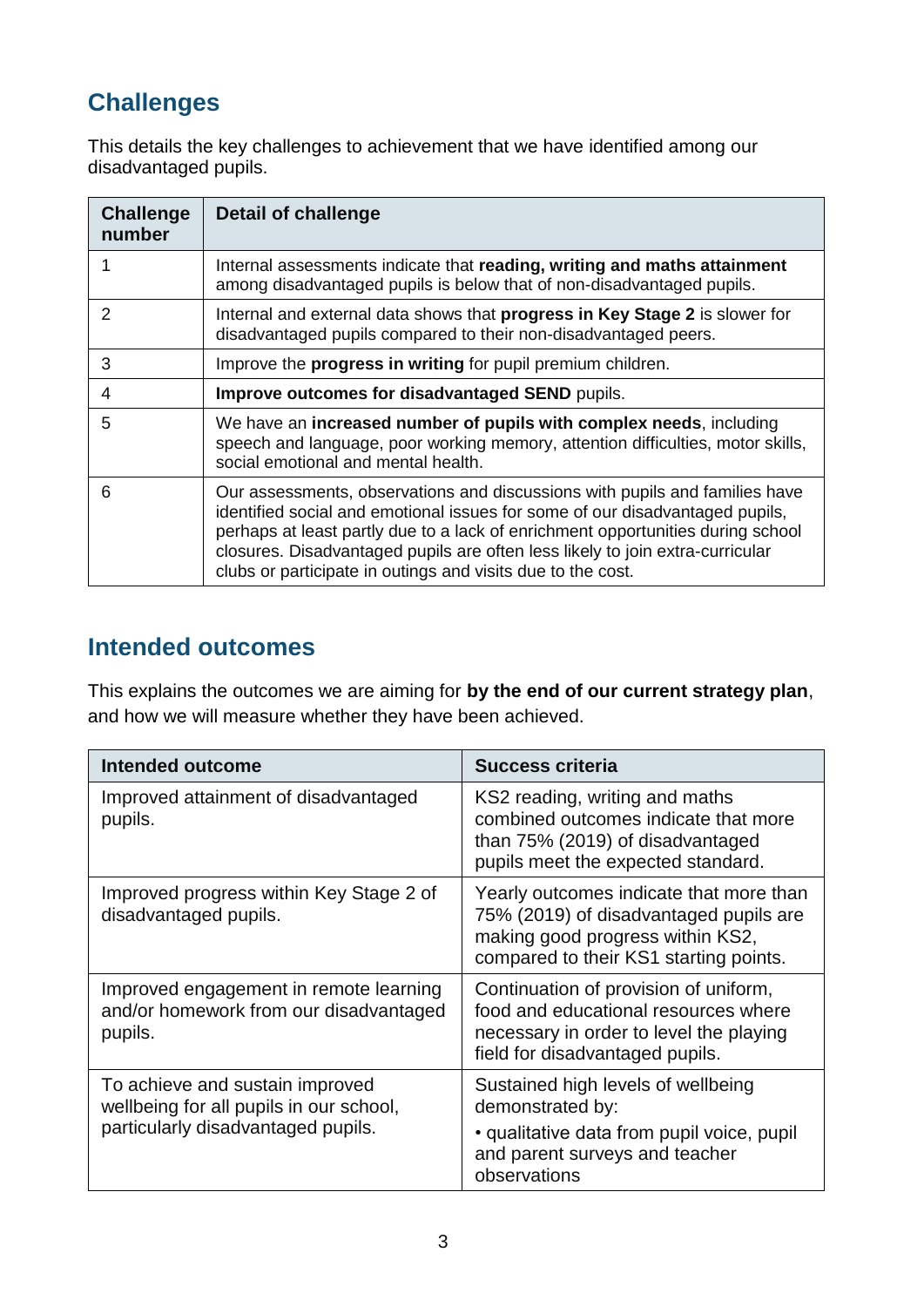|                                                                                | • continued low numbers of bullying<br>incidents<br>• continued participation in enrichment<br>activities by disadvantaged pupils<br>• continuation of 'no child left behind'<br>ethos by using pupil premium funding to<br>subsidise the cost of all trips and visitors<br>for disadvantaged pupils. This will be<br>extended to music lessons other extra-<br>curricular clubs where necessary (as |
|--------------------------------------------------------------------------------|------------------------------------------------------------------------------------------------------------------------------------------------------------------------------------------------------------------------------------------------------------------------------------------------------------------------------------------------------------------------------------------------------|
| Improve outcomes for disadvantaged<br><b>SEND pupils</b>                       | usual).<br>Ensuring good progress for SEND<br>disadvantaged pupils across all year 4<br>groups, all subjects, and all curriculum<br>areas from their starting points.                                                                                                                                                                                                                                |
| The development of pupils' oracy and<br>language skills on entry to the school |                                                                                                                                                                                                                                                                                                                                                                                                      |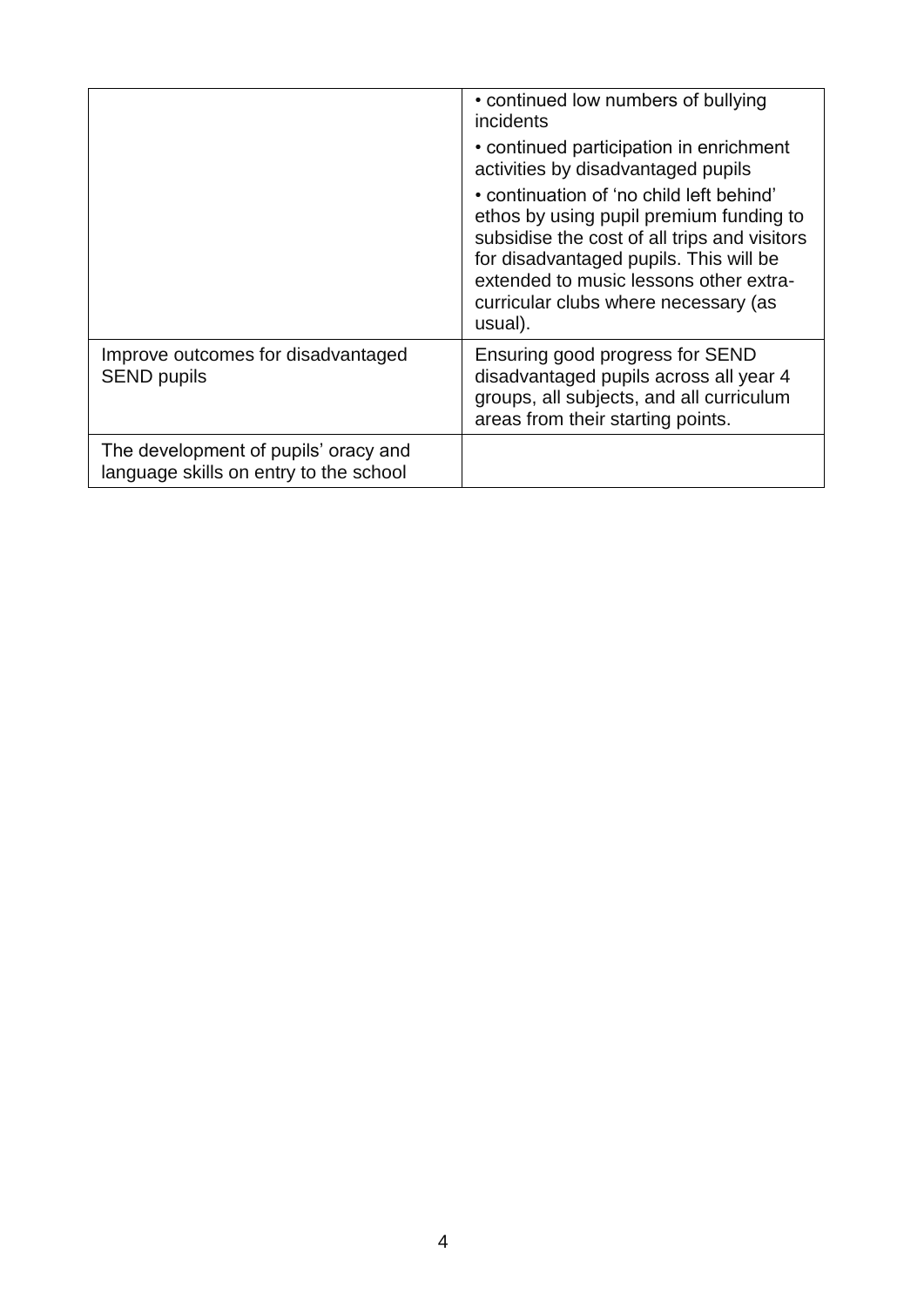# **Activity in this academic year**

This details how we intend to spend our pupil premium (and recovery premium funding) **this academic year** to address the challenges listed above.

#### **Teaching (for example, CPD, recruitment and retention)**

Budgeted cost: **£ 0**

| <b>Activity</b> | Evidence that supports this<br>approach | Challenge<br>number(s)<br>addressed |
|-----------------|-----------------------------------------|-------------------------------------|
| <b>None</b>     | COVID pandemic impacted on this.        |                                     |

#### **Targeted academic support (for example, tutoring, one-to-one support structured interventions)**

Budgeted cost: **£23,770**

| <b>Activity</b>                                              | Evidence that supports this approach                                                                                                                         | <b>Challenge</b><br>number(s)<br>addressed |
|--------------------------------------------------------------|--------------------------------------------------------------------------------------------------------------------------------------------------------------|--------------------------------------------|
| <b>Educational</b><br>support<br>£17,178                     | Teaching assistant support during COVID pandemic.<br>https://educationendowmentfoundation.org.uk/education-<br>evidence/guidance-reports/teaching-assistants | $1 - 5$                                    |
| <b>POST LAC</b><br><b>Educational</b><br>support<br>£6052    | Teaching assistant support during COVID pandemic.<br>https://educationendowmentfoundation.org.uk/education-<br>evidence/guidance-reports/teaching-assistants | $1 - 5$                                    |
| <b>LAC</b><br><b>Educational</b><br><b>resources</b><br>£428 | Educational resources to support learning.<br>https://educationendowmentfoundation.org.uk/education-<br>evidence/guidance-reports/behaviour                  | $1 - 5$                                    |
| Apprenticeship<br>levee<br>£112                              | NA during COVID pandemic.                                                                                                                                    | <b>NA</b>                                  |